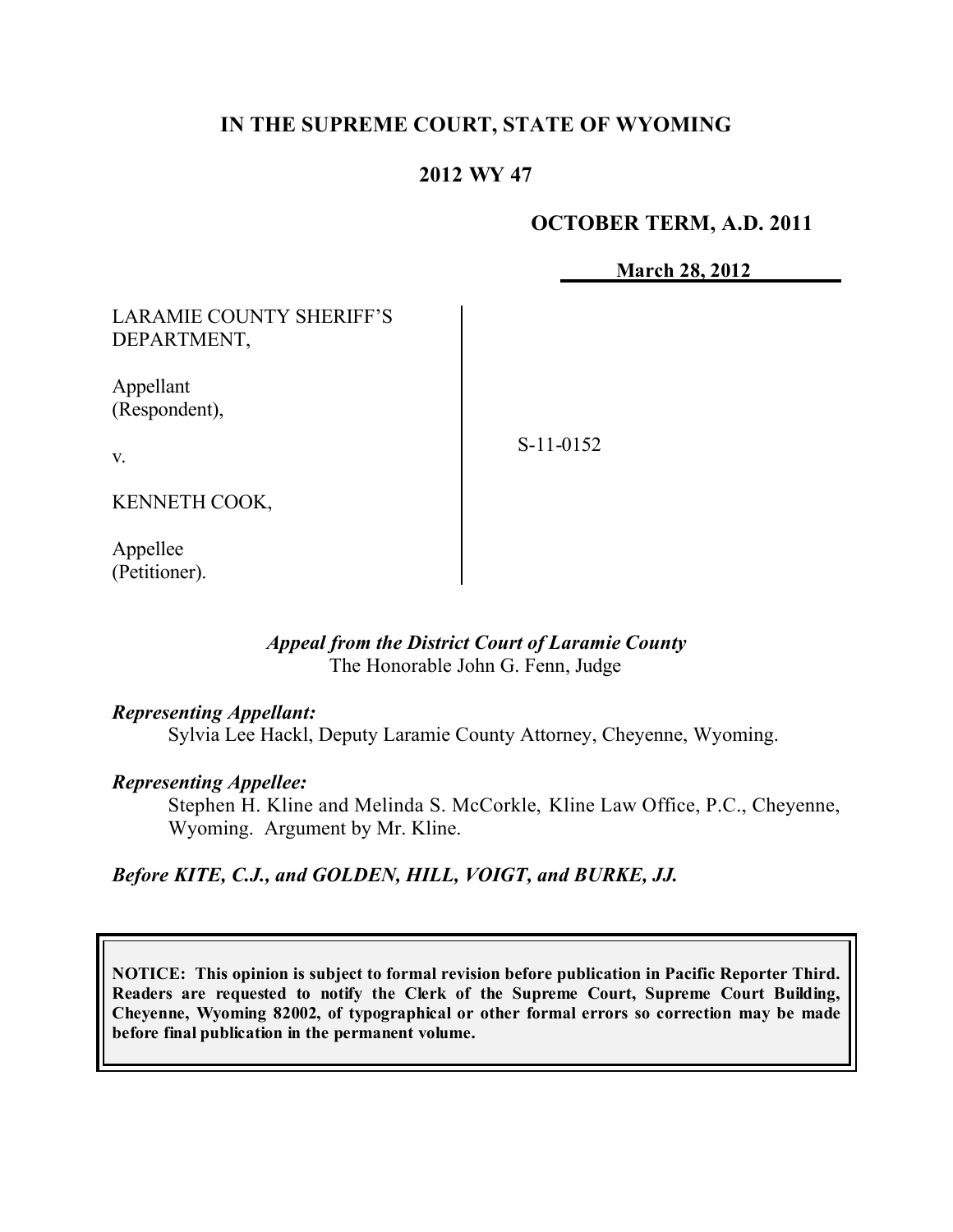## **KITE, Chief Justice.**

[¶1] Kenneth Cook was terminated from his employment as a Laramie County Sheriff Department (Sheriff Department) deputy for violating department policies related to report writing and firearms security. Deputy Cook requested a contested case hearing before the Laramie County Sheriff (Sheriff), who upheld his dismissal from the department. He then petitioned the district court for review. The district court reversed, concluding that the record did not contain substantial evidence demonstrating cause existed to dismiss Deputy Cook on the basis of his violation of department policies. The Sheriff's Department appealed to this Court. We agree with the district court that the record does not substantiate the Sheriff's findings that there was sufficient cause to terminate Deputy Cook's employment with the Sheriff's Department.

[¶2] We, therefore, affirm the district court's reversal of the Sheriff's decision.

#### **ISSUE**

[¶3] Both parties present the same issue for our review:

Whether the Laramie County Sheriff's decision to terminate Appellee from his employment as a deputy sheriff was supported by substantial evidence, was in accordance with law, or was arbitrary, capricious, or constituted an abuse of discretion.

#### **FACTS**

[¶4] Deputy Cook was a deputy sheriff with the Sheriff's Department. During the early morning hours of December 27, 2009, Deputy Cook was performing off-duty security for the Outlaw Saloon in Cheyenne, Wyoming. In accordance with department policy, he was dressed in uniform even though he was technically working for the Outlaw Saloon. United States Air Force Sergeant Timothy Finch, who was stationed at F.E. Warren Air Force Base, and Russell Edwards, an off-duty Cheyenne Police Department officer, got into a fight in the bar. At the request of saloon personnel, Deputy Cook and another deputy who was also working off-duty security at the Outlaw Saloon escorted the men out of the establishment. Deputy Cook took charge of Sergeant Finch, who stated that his face hurt as a result of the fight. Deputy Cook offered to call an ambulance. The sergeant initially refused but later accepted the offer, and he was transported to the hospital.

[¶5] After finishing his shift at the Outlaw Saloon at approximately 2:00 a.m., Deputy Cook reported for duty at the Sheriff's Department at 6:15 a.m. on the same day; he was also on duty the following three days. Deputy Cook did not initially prepare a report on the incident because he said "it wasn't a typical call for service where somebody called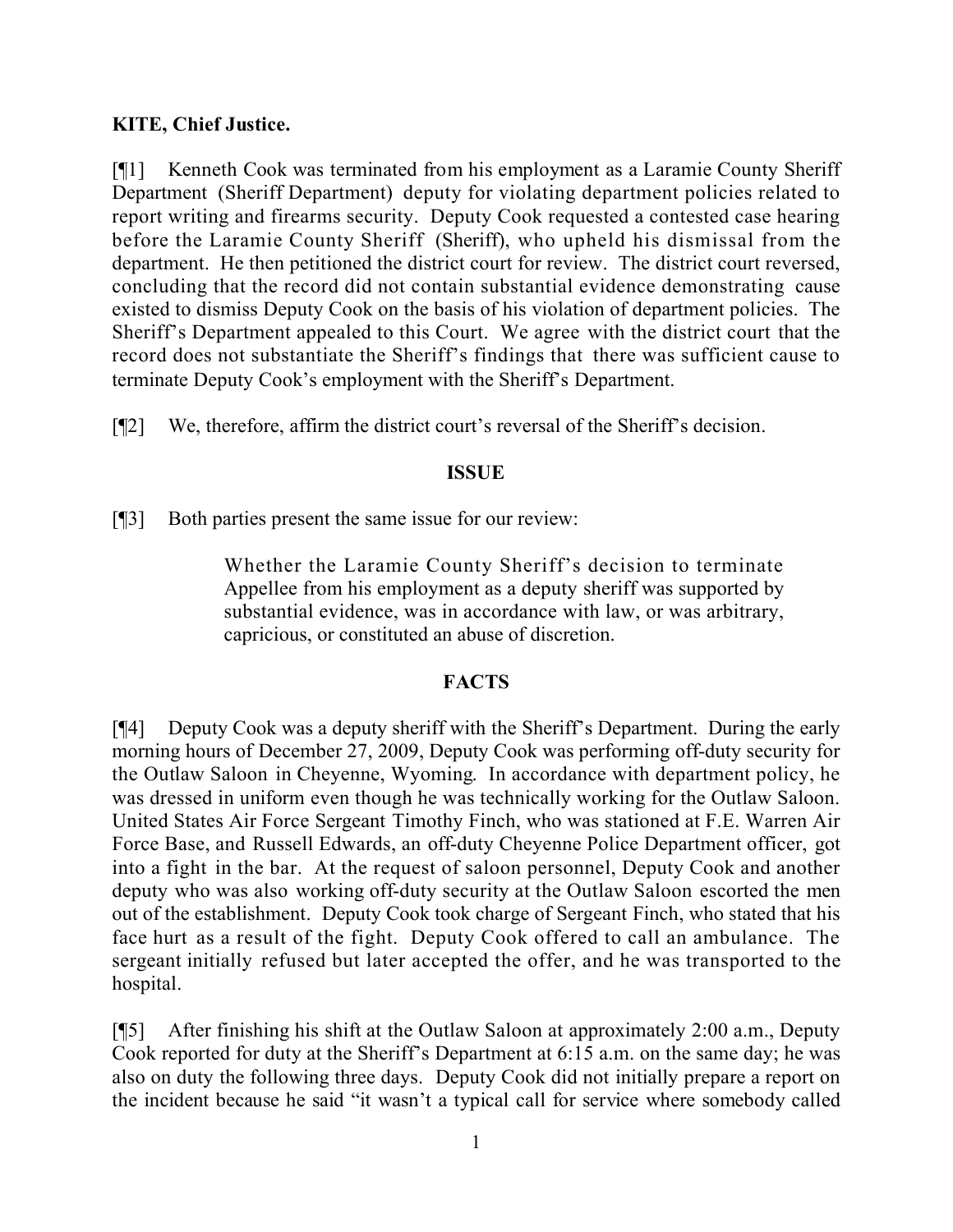and asked for our help," neither Sergeant Finch nor Officer Edwards indicated he wanted to press charges, and he did not see any visible sign of injury to Sergeant Finch.

[¶6] On December 28, 2009, the victim assistance coordinator for the Sheriff's Department was contacted by an official from the F.E. Warren Air Force Base, seeking compensation for Sergeant Finch's injuries. He had apparently suffered a detached retina, broken eye socket and broken cheekbone. The victim assistance coordinator asked Lieutenant Linda Gesell about the incident, but she did not know anything about it. Later, the victim assistance coordinator contacted Deputy Cook and he provided information about the incident. Lieutenant Gesell walked in during this conversation and asked for Deputy Cook's report. Deputy Cook replied that he had not written a report and did not feel that one was necessary. She instructed him to prepare a report and submit it to her the next day.

[¶7] Deputy Cook complied with Lieutenant Gesell's request and submitted a report the next day. Nevertheless, she opened an administrative investigation to review his possible violations of department policies during the Outlaw Saloon incident. After her investigation, Lieutenant Gesell determined that Deputy Cook had violated department policies and recommended that he be terminated from his position. Deputy Cook's supervisor, Captain Richard Hillegas, agreed with the recommendation of dismissal and placed Deputy Cook on administrative leave pending a hearing.

[¶8] Deputy Cook was on duty when he was placed on administrative leave and was escorted to his patrol car to gather his department-issued weapons. His departmentissued shotgun was not in his patrol car, but was, instead, in a gun locker at his brother's house. Upon learning that Deputy Cook did not have the shotgun in his car, Lieutenant Gesell issued a second recommendation for termination, concluding that he had violated the department's firearm policy. Captain Hillegas again agreed with Lieutenant's Gesell's recommendation.

[¶9] Pursuant to Deputy Cook's request, a contested case hearing was held on April 29, 2010, before the Sheriff. After the hearing, the Sheriff issued Findings of Fact, Conclusions of Law and an Order terminating Deputy Cook from the Sheriff's Department. Deputy Cook petitioned the district court for review of the Sheriff's decision. The district court reversed, concluding that the record did not support the Sheriff's determinations that Deputy Cook had violated department policies and, consequently, did not establish cause for his termination. The Sheriff's Department appealed to this Court.

## **STANDARD OF REVIEW**

[¶10] Wyo. Stat. Ann. § 18-3-611(b) (LexisNexis 2011) states that non-probationary full-time deputies employed by large sheriff's departments are entitled to a hearing before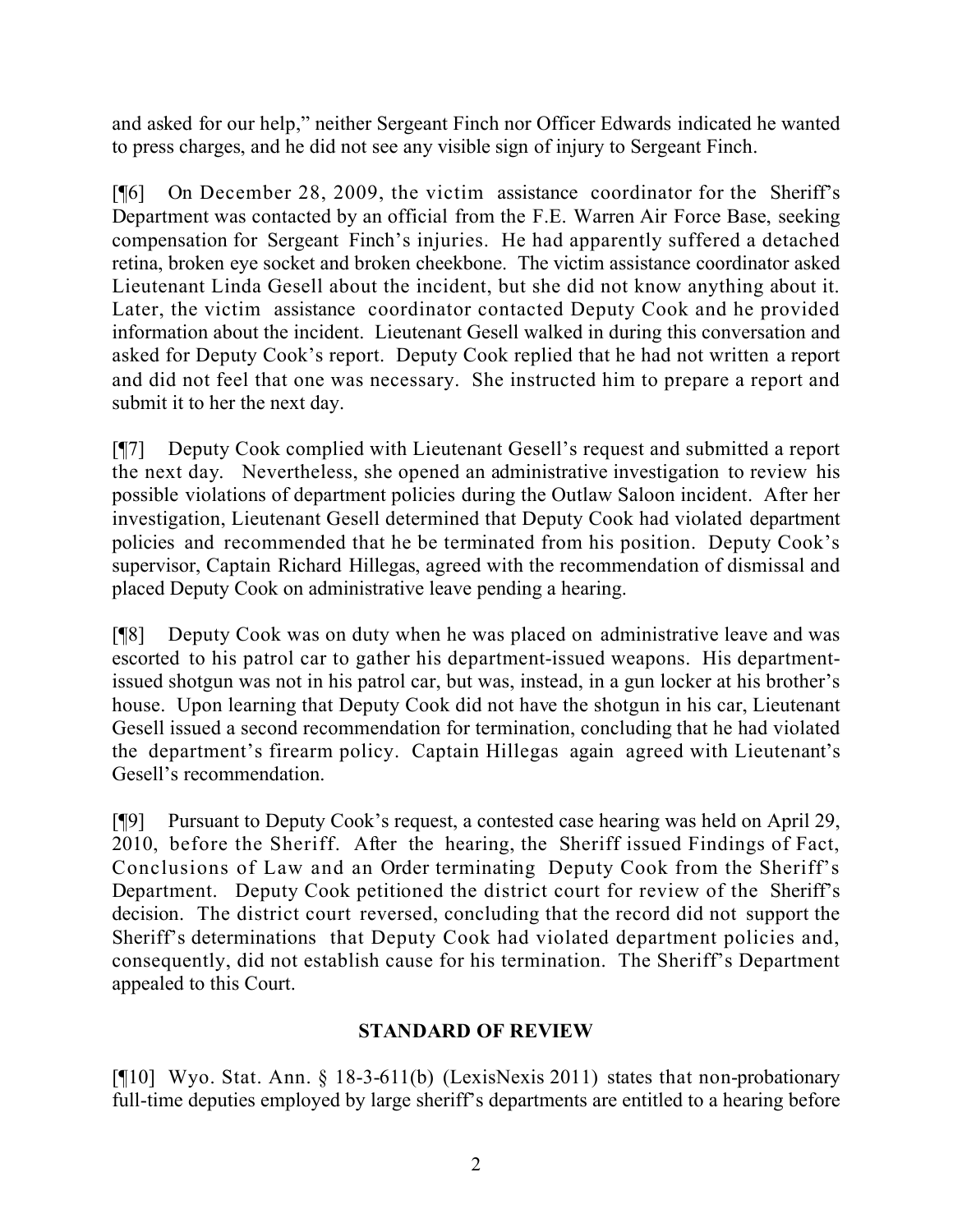being dismissed from employment. The Wyoming Administrative Procedure Act governs the proceeding; accordingly, judicial review of a sheriff's decision after a contested case hearing is accomplished under Wyo. Stat. Ann. § 16-3-114(c) (LexisNexis 2011):

> (c) To the extent necessary to make a decision and when presented, the reviewing court shall decide all relevant questions of law, interpret constitutional and statutory provisions, and determine the meaning or applicability of the terms of an agency action. In making the following determinations, the court shall review the whole record or those parts of it cited by a party and due account shall be taken of the rule of prejudicial error. The reviewing court shall:

> (i) Compel agency action unlawfully withheld or unreasonably delayed; and

> (ii) Hold unlawful and set aside agency action, findings and conclusions found to be:

> (A) Arbitrary, capricious, an abuse of discretion or otherwise not in accordance with law;

> (B) Contrary to constitutional right, power, privilege or immunity;

> (C) In excess of statutory jurisdiction, authority or limitations or lacking statutory right;

> (D) Without observance of procedure required by law; or

> (E) Unsupported by substantial evidence in a case reviewed on the record of an agency hearing provided by statute.

[¶11] When an appeal is taken from a district court's review of an administrative agency's decision, we review the case as if it had come directly from the administrative agency without deferring to the district court's decision. *Dutcher v. State ex rel. Wyo. Workers' Safety & Comp. Div.,* 2010 WY 10, ¶ 9, 223 P.3d 559, 561 (Wyo. 2010); *Dale v. S & S Builders, LLC,* 2008 WY 84, ¶ 8, 188 P.3d 554, 557 (Wyo. 2008). In accordance with § 16-3-114(c)(ii), we review the agency's findings of fact by applying the substantial evidence standard. *Dale*, ¶ 21, 188 P.3d at 561. Substantial evidence means "such relevant evidence as a reasonable mind might accept as adequate to support a conclusion." *Bush v. State ex rel. Wyo. Workers' Comp. Div.,* 2005 WY 120, ¶ 5, 120 P.3d 176, 179 (Wyo. 2005) (citation omitted). "'Findings of fact are supported by substantial evidence if, from the evidence preserved in the record, we can discern a rational premise for those findings.'" *Kenyon v. State ex rel. Wyo. Workers' Safety &*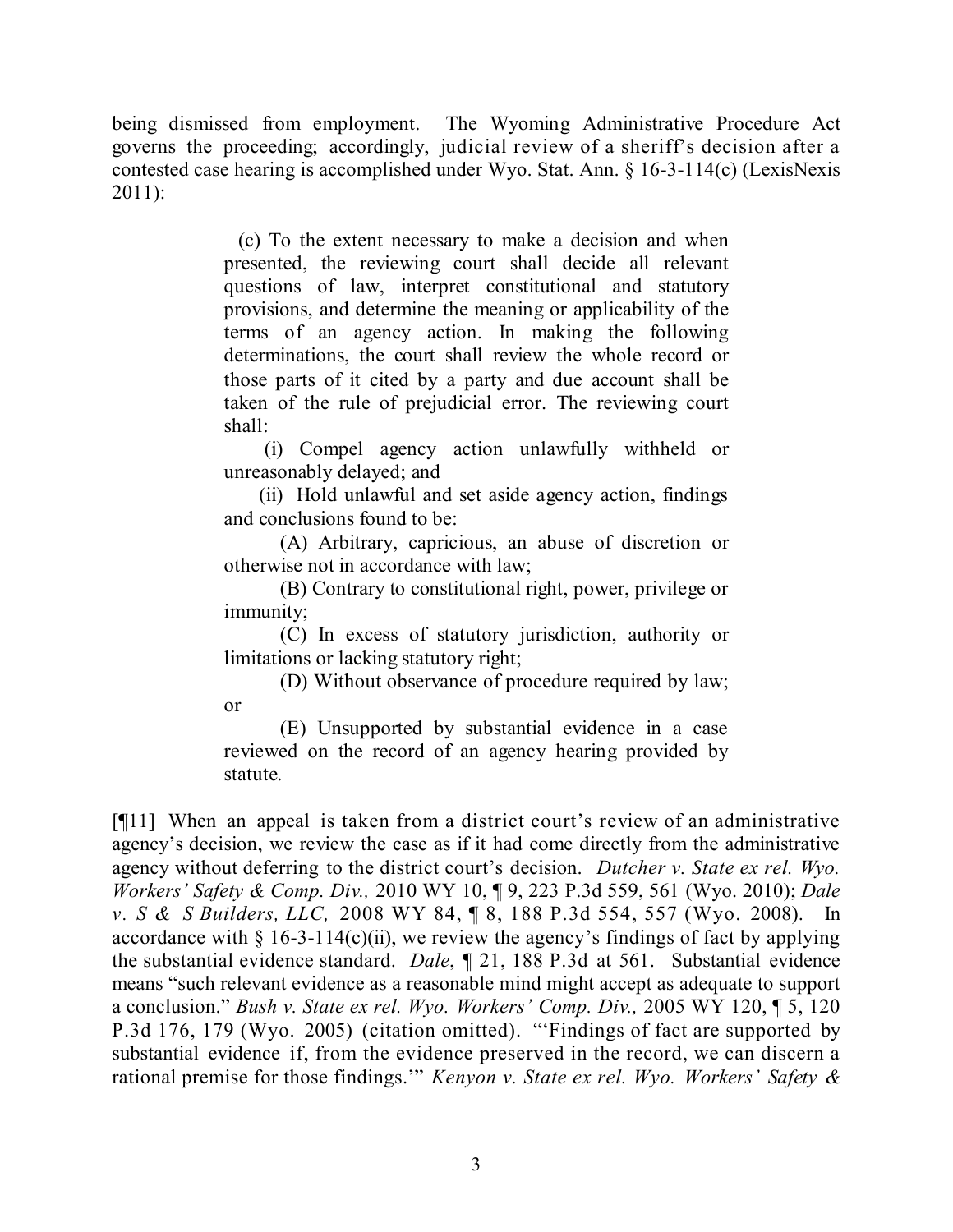*Comp. Div.,* 2011 WY 14, ¶ 11, 247 P.3d 845, 849 (Wyo. 2011), quoting *Bush,* ¶ 5, 120 P.3d at 179.

[¶12] The arbitrary and capricious standard is a safety net "'to catch agency action which prejudices a party's substantial rights or which may be contrary to the other W.A.P.A. review standards yet is not easily categorized or fit to any one particular standard.'" *Dale,* ¶ 23, 188 P.3d at 561, quoting *Newman v. State ex rel. Wyo. Workers' Safety & Comp. Div.,* 2002 WY 91, ¶ 23, 49 P.3d 163, 172 (Wyo. 2002). The arbitrary and capricious standard applies, for example, if "the hearing examiner refused to admit testimony or documentary exhibits that were clearly admissible or failed to provide appropriate findings of fact or conclusions of law." *Dale,* ¶ 23, 188 P.3d at 561. An agency's conclusions of law are always reviewed *de novo*. *Moss v. State ex rel. Wyo. Workers' Safety & Comp. Div.,* 2010 WY 66, ¶ 11, 232 P.3d 1, 4 (Wyo. 2010); *Dale,* ¶ 22, 188 P.3d at 561.

#### **DISCUSSION**

[¶13] Section 18-3-611(a) and (b) governed Deputy Cook's dismissal:

(a) This section applies to sworn nonprobationary, fulltime deputies of a sheriff's department which employs at least twenty (20) sworn, full-time deputies. . . .

(b) A deputy sheriff shall not be discharged from employment, reduced in rank or suspended without pay except for cause and after notice and opportunity for a hearing. The hearing and any appeal shall be conducted in accordance with the Wyoming Administrative Procedure Act. The hearing shall be closed unless both the sheriff and the deputy involved agree otherwise.

In *Lucero v. Mathews,* 901 P.2d 1115, 1122-23 (Wyo. 1995), we defined "cause" under § 18-3-611(b) as "cause or justification which bears a reasonable relationship to the deputy sheriff's ability and fitness to perform and discharge the duties of his or her position." Violation of department disciplinary policies may provide cause for termination. *See, Fisch v. Allsop,* 4 P.3d 204, 208 (Wyo. 2000).

[¶14] The Sheriff determined that Deputy Cook had violated three different employment policies with respect to the incident at the Outlaw Saloon. His decision stated:

> 28. On December 27, 2009, Deputy Kevin Cook and [another deputy] worked an off-duty detail in uniform, providing security for the Outlaw Saloon. As an off-duty officer, Deputy Cook was first and foremost a deputy sheriff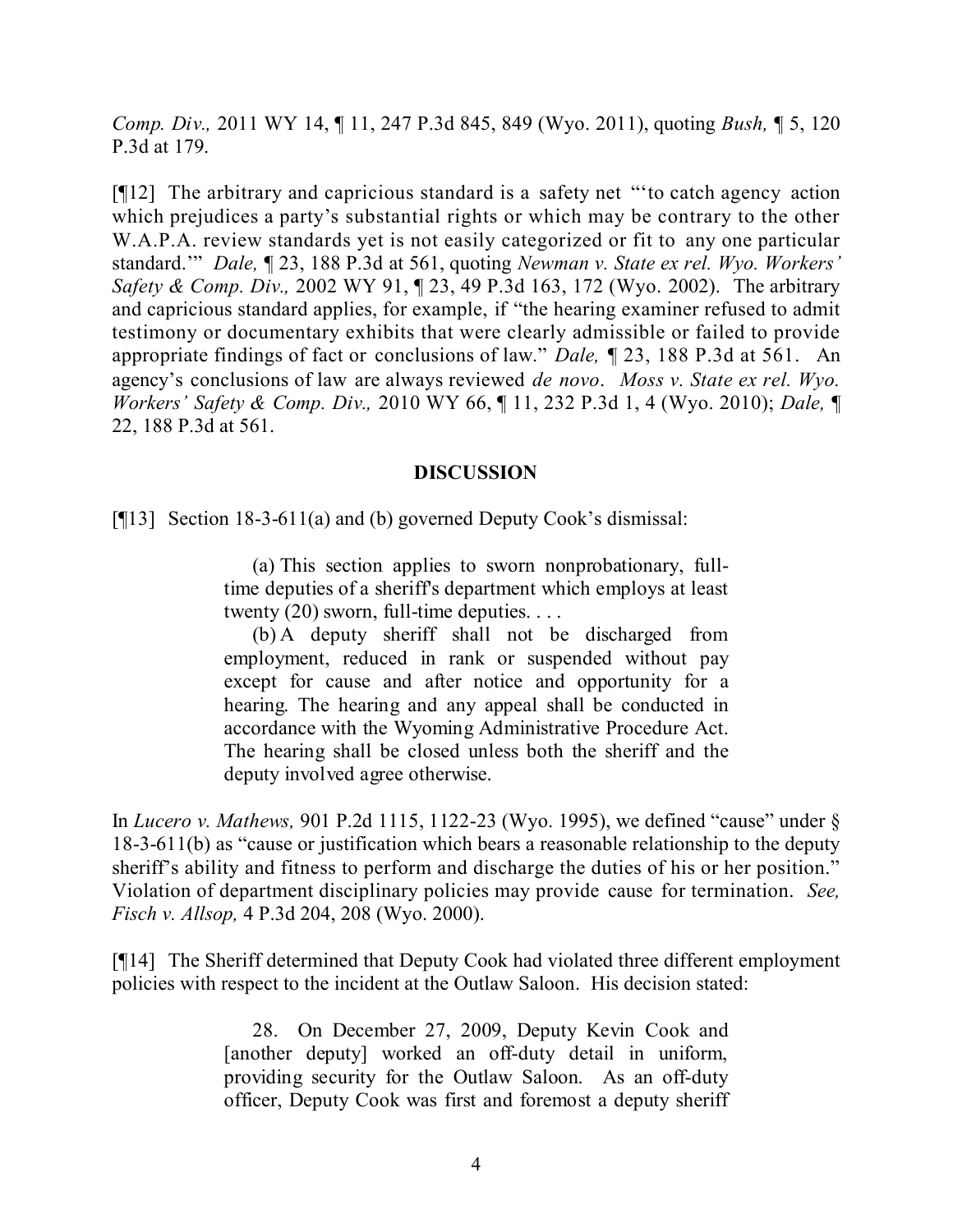of the Laramie County Sheriff's Department, with "authority to enforce State law and maintain public order." Department Policy No. 07.03. Clearly, Deputy Cook and [the other deputy] were hired by the Outlaw in a uniformed, off-duty capacity because of their Wyoming Peace Officer status. During this off-duty detail, Deputy Cook was asked to escort from the bar, Airman Timothy Finch, who reported to Deputy Cook he had been sucker punched and requested an ambulance. Deputy Cook contacted the Laramie County Sheriff's Department regarding the "situation and need for an ambulance" and the Department dispatch recorded the following: "23 yoa male possible broken cheek bone." Deputy Cook was aware Finch had been injured, that at least a violent misdemeanor had occurred and knew Finch was an airman, yet failed to notify an on-duty supervisor regarding the incident or to "perform his/her duties as required by law and Department policy and procedure." Department Policy 07.03. Deputy Cook failed to take appropriate action as a certified police officer of the State of Wyoming.

29. Later the same morning of the Outlaw Saloon incident, Deputy Cook was on-duty in his position as a deputy for the Laramie County Sheriff's Department. Until [the victim assistance coordinator] received a phone call from [Air Force personnel] regarding Airman Finch, no one in the Department other than Deputies Cook [and the other deputy] knew about the altercation between Finch and Edwards in which . . . Finch suffered a detached retina, fractured cheek bone and broken eye socket and was transported by ambulance to the hospital. When asked by Lt. Gesell about a report of the incident, Deputy Cook stated a report did not need to be written although he admitted in his testimony a report should have been written. Deputy Cook's failure to investigate the incident and write a report until ordered to do so exhibits unsatisfactory work performance, carelessness, failure to perform assigned duties and the exercise of poor judgment in violation of Department Policy No. 3.04.

30. Airman Finch suffered serious injuries in the altercation at the Outlaw Saloon. Deputy Cook's call to dispatch requesting an ambulance acknowledged the seriousness of Airman Finch's injuries evidenced by the dispatch record, noting "23 yoa male possible broken cheek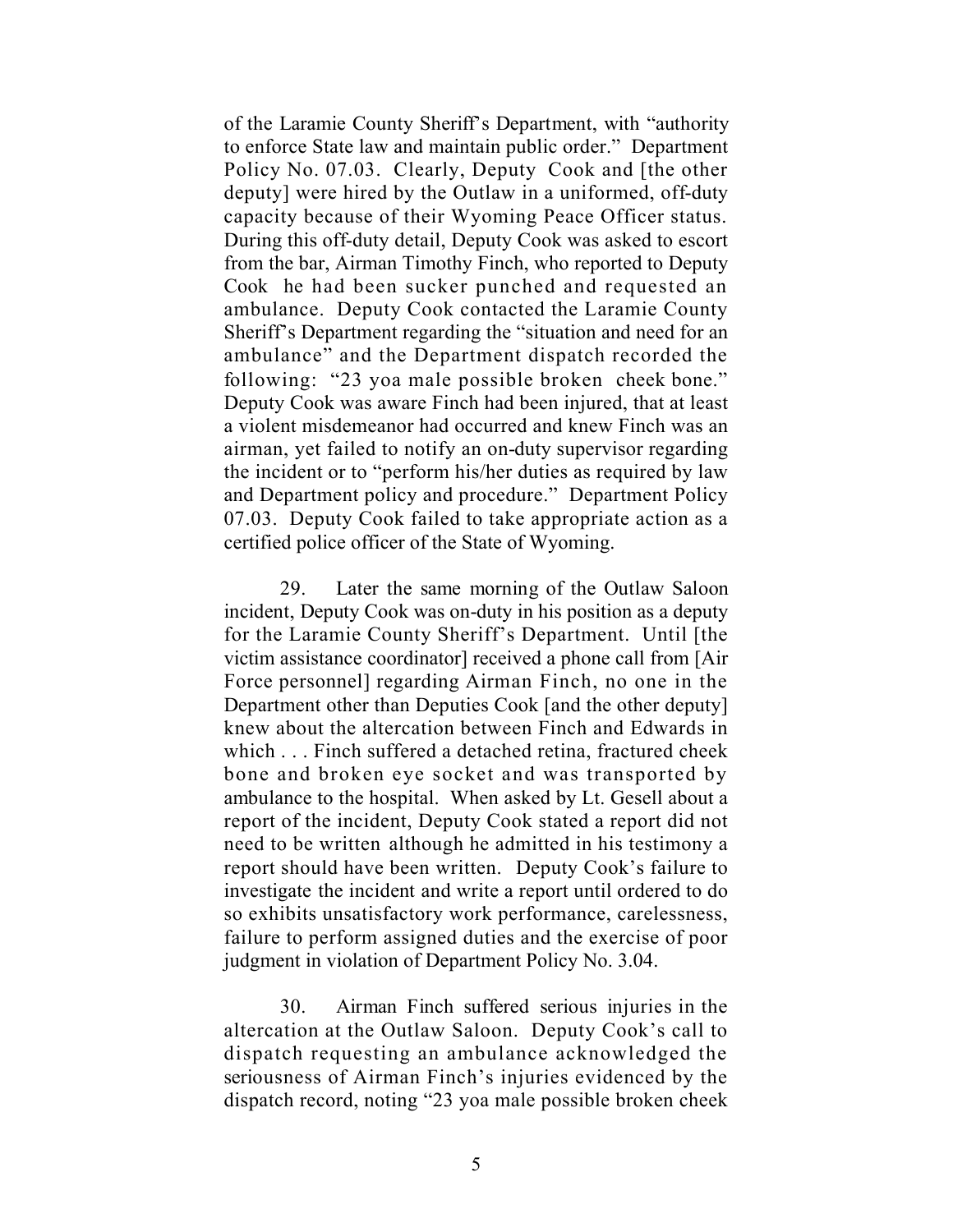bone." Under Department Policy No. 04.13, deputies are responsible for their own case management. Finch's request for an ambulance and the notation from Deputy Cook's call to dispatch shows Deputy Cook clearly understood that Finch had been involved in at least a violent misdemeanor, requiring a written report under Department Policy No. 04.13 C (2). Deputy Cook failed to provide a written report until ordered to do so in violation of Department Policy No. 04.13.

[¶15] The Sheriff referred to policies 03.04, 04.13, and 07.03 in his decision. Policy No. 03.04, titled "Employee Discipline," stated in part:

### **General Provisions**

- A. The Laramie County Sheriff's Department does not provide its employees with an all-inclusive list of prohibited behavior that may result in discipline. The following list represents examples of conduct that may result in disciplinary action. The list is intended to provide examples of such conduct that may result in discipline, but is not intended to be all inclusive:
- . . . . 2. Failure to perform assigned duties
- 3. Carelessness
- 10. Unsatisfactory work performance

Policy No. 04.13, titled "Case Management and Report Writing," stated in pertinent part:

#### **Procedure**

A. The patrol section is responsible for taking initial complaints. Reports on criminal incidents will be completed by the deputies initially assigned. Cases involving follow-up investigations will be handled by the deputy initially assigned; although, those cases that are unusually complicated may be forwarded to detectives with the approval of the shift supervisor. Deputies should complete their reports in the field as much as possible. Reports must be submitted to the records section no later than the last workday of the deputy's workweek. Reports of arrested persons or emergency detentions will be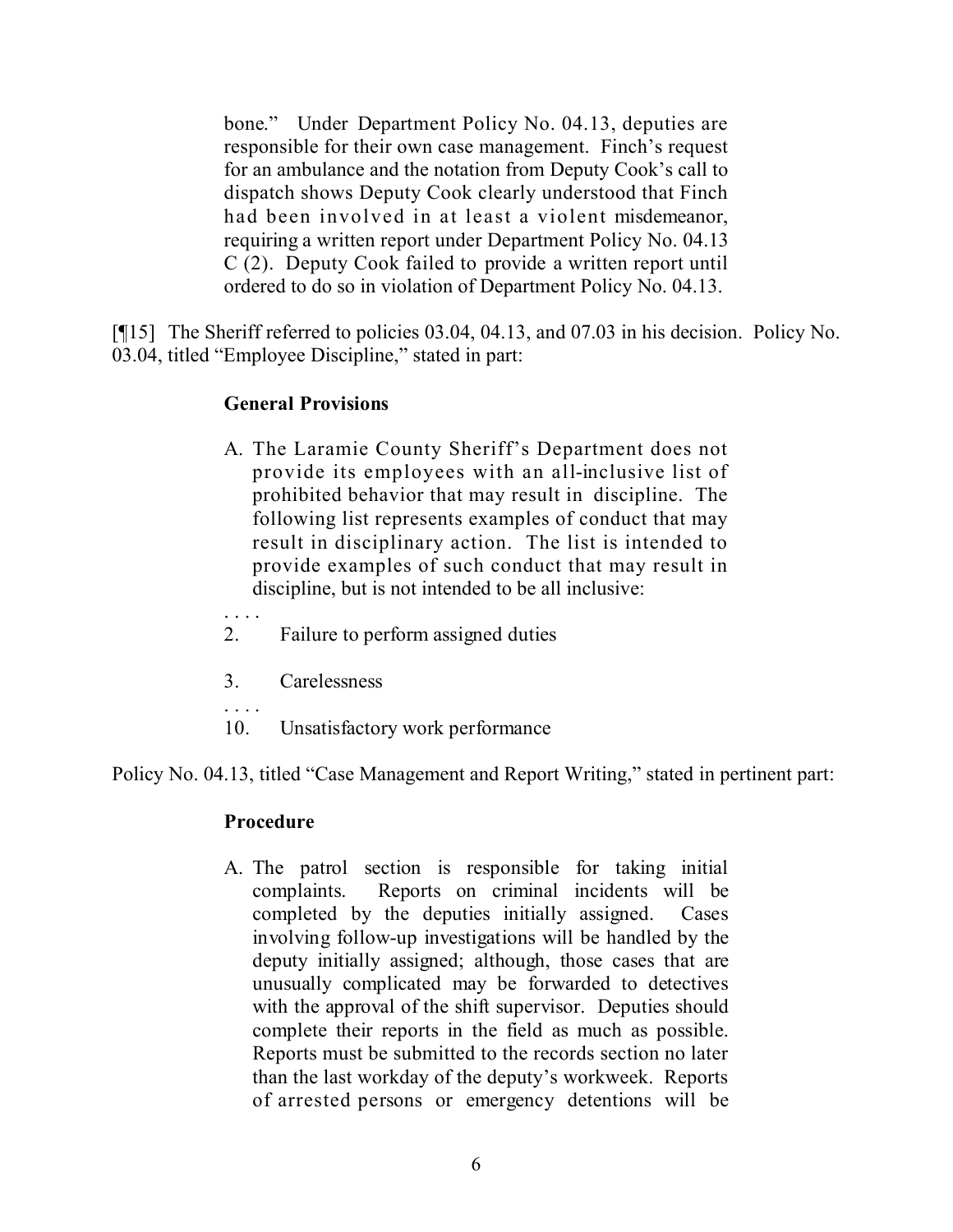completed prior to the end of shift.

- B. Deputies are responsible for their own case management .
- . . . C. The following types of crimes/incidents require a written report:
- 2. All misdemeanors involving violence . . . .

. . . . 19. Any other incident requiring a report by Wyoming State Statutes.

The relevant part of Policy No. 07.03, titled "Off-Duty Employment," stated:

### **POLICY:**

Department employees may be allowed to seek part-time, offduty employment so long as such employment doesn't constitute a conflict of interest or interfere with Department operations.

### **Definitions:**

## **Off-Duty Employment**

Any employment that constitutes an activity, contract agreement or arrangement with any person, business, group, activity, industry or endeavor, whether public or private, where payment is received by the off-duty employee for services rendered.

## **Law Enforcement Work**

Any employment in which off-duty deputies are hired because of their Wyoming Peace Officer status giving them the authority to enforce State law and maintain public order.

# **Procedure:**

# **Law Enforcement Work**

A. [sic] Off-duty deputies are deputy sheriffs of the Laramie County Sheriff's Department first and foremost, and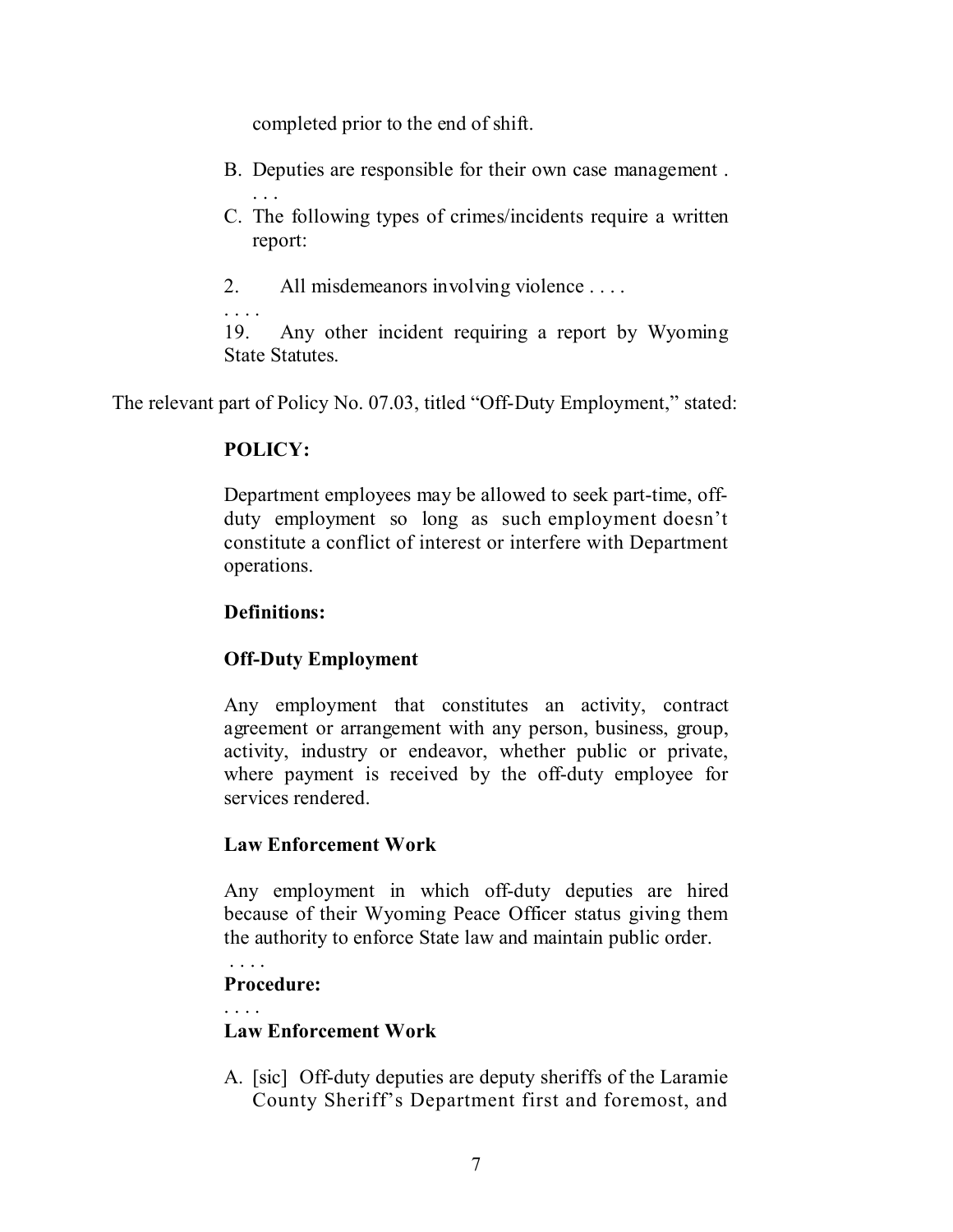secondarily employees of their off-duty employer. In any situation where the law enforcement function of the deputy conflicts with the desires of the off-duty employer, the off-duty deputy will perform his/her duties as required by law and Department policy and procedure.

[¶16] We interpret the Department's employment policies by inquiring into the ordinary and obvious meaning of the words. *See, e.g*., *Bailey v. State, ex rel. Wyo. Workers' Safety & Comp. Div.,* 2010 WY 152, ¶ 10, 243 P.3d 953, 956 (Wyo. 2010) (interpreting administrative rules like statutes); *Town of Evansville Police Dep't v. Porter,* 2011 WY 86, ¶ 18, 256 P.3d 476, 486 (Wyo. 2011) (interpreting police department personnel rule/ordinance as administrative regulation). This Court will generally "defer to an administrative agency's construction of its rules unless that construction is clearly erroneous or inconsistent with the plain meaning of the rules." *Pinther v. State of Wyoming, Dep't of Admin. & Information,* 866 P.2d 1300, 1302 (Wyo. 1994).

[¶17] The Sheriff stated, in Paragraph 28 of his decision, that Deputy Cook violated his duties under Policy 7.03 by failing to notify an on-duty supervisor regarding the incident at the Outlaw Saloon. The clear language of Policy 7.03 requires an off-duty deputy who is performing law enforcement work to perform his duties required by law and Department policy and procedure. However, there is nothing in Policy 7.03, or any other policy cited by the Sheriff, which required Deputy Cook to notify his supervisor of the incident. As such, the Sheriff did not have a rational premise for his finding that Deputy Cook violated Policy 7.03, and that finding is not supported by substantial evidence.

[¶18] In Paragraphs 29 and 30, the Sheriff stated that Deputy Cook's failure to investigate and write a report until ordered to do so violated Department Policy 4.13's requirements regarding written reports and exhibited unsatisfactory work performance, carelessness, failure to perform assigned duties and the exercise of poor judgment in violation of Department Policy 3.04. The evidentiary record does not support the Sheriff's finding that Deputy Cook failed to investigate until ordered to do so. Deputy Cook's undisputed testimony indicated that he conducted an investigation, albeit an abbreviated one, on the night of the incident. He stated that he talked with witnesses about their observations of Sergeant Finch's behavior during the night in question and the altercation between Sergeant Finch and Officer Edwards and questioned Sergeant Finch about the fight right after it occurred. Deputy Cook conducted additional investigation in preparation for filing his written report.

[¶19] Concerning Deputy's Cook's obligation to submit a written report, Department Policy 4.13 governed deputies' case management duties and required written reports for all misdemeanors involving violence. The policy contained no language indicating that a violation of its provisions occurred if a deputy did not write a report until ordered to do so. Instead, the clear language of the policy stated that "[r]eports must be submitted to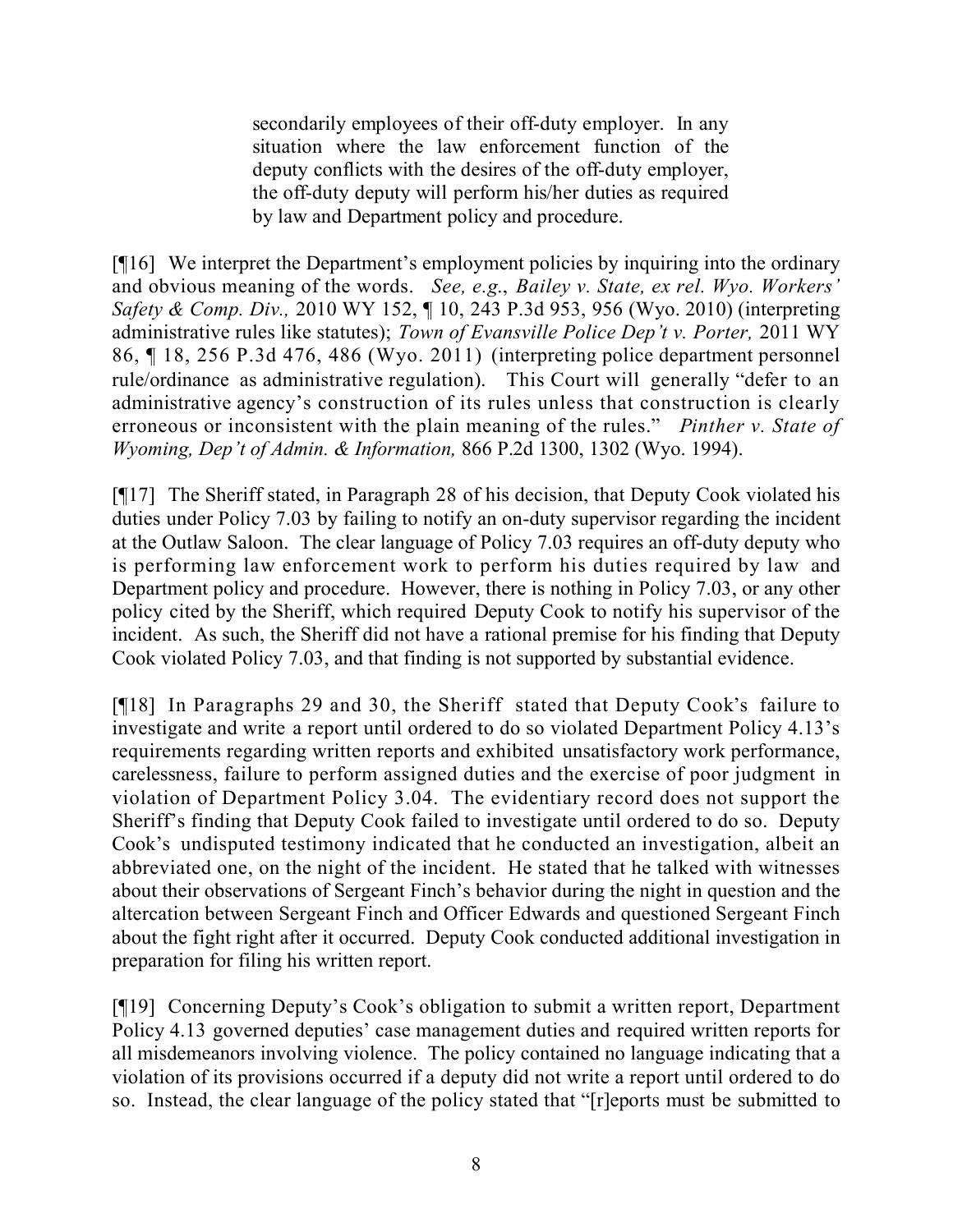the records section no later than the last workday of the deputy's workweek." The undisputed facts of this case established that Deputy Cook briefly investigated the incident on the night of its occurrence, conducted additional investigation after Lieutenant Gesell asked for a report, and submitted his report prior to the end of his work week on Wednesday, December 30, 2009. As such, the Sheriff's determination that Deputy Cook failed to comply with department policies in regard to his written report is not supported by substantial evidence.

[¶20] Policy 3.04 provides a non-exclusive list of prohibited behaviors which can establish cause for discipline. The Sheriff stated that Deputy Cook violated the express provisions of Policy 3.04 by his "failure to perform assigned duties," "carelessness," and "unsatisfactory work performance." The Sheriff also stated that Deputy Cook's actions otherwise violated Policy 3.04 by exhibiting poor judgment. Although the Sheriff had authority to discipline Deputy Cook for any of those stated reasons, he did not offer any explanation of how Deputy Cook violated the policy except to say that he failed to investigate and submit a report until ordered to do so. Given our conclusion that the record does not support the Sheriff's determination that Deputy Cook violated his obligations to investigate or submit a written report, the Sheriff's findings that he violated Policy 3.04 by the same actions and such violations amounted to cause for his termination are, likewise, unsupported by substantial evidence in the record.<sup>1</sup>

[¶21] The Sheriff also concluded that dismissal of Deputy Cook from his position was appropriate because he violated Department Policy 5.03 by failing to properly secure his shotgun. The Sheriff's decision stated:

> 31. Deputy Cook was on-duty as a Sheriff's deputy at the time of his suspension from employment with the Department and according to Department procedure, was escorted to his patrol vehicle to obtain his lethal and less lethal weapons. Deputy Cook's shotgun was not in his patrol vehicle, nor was it secured in a Department weapons locker, office or his vehicle trunk. Instead, for more than a year, Deputy Cook had locked his shotgun in a gun locker at his brother's house, away from his control. Although Deputy Cook had informed Sgt. James that his gun did not fit in the patrol car's gun mount and Sgt. Lopez testified he failed to follow up on

 $\overline{a}$ 

<sup>&</sup>lt;sup>1</sup> The Sheriff's Department argues, on appeal, that prior disciplinary incidents involving Deputy Cook also supported the Sheriff's decision that Deputy Cook violated Policy 3.04. There was evidence that Deputy Cook had previously been disciplined for "spark testing" his Taser in a hospital emergency room and falling asleep in his patrol car when he was supposed to be providing security for cash stored overnight at Frontier Park during Frontier Days. Although the Sheriff referred to the incidents in his findings of fact, he did not specifically rely on those previous disciplinary actions in finding cause for Deputy Cook's dismissal in this case.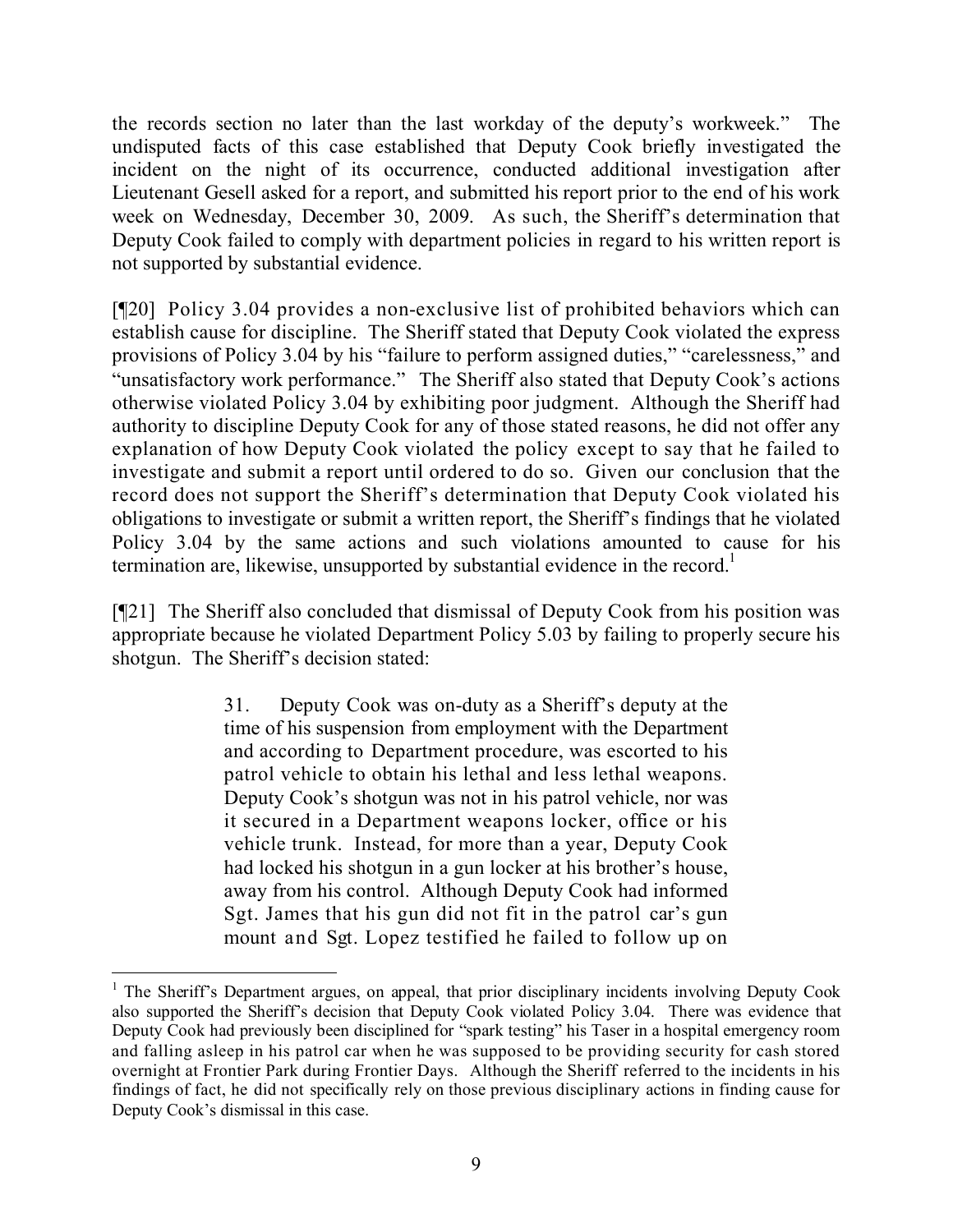providing either a gun case or gun mount for the shotgun, the ultimate responsibility remained with Deputy Cook to ensure his firearm was under his control. It is incredulous to think that if a situation arose in which Deputy Cook required the use of his less lethal shotgun, he could drive to his brother's house to retrieve it. By failing to secure the shotgun in a manner under his control, Deputy Cook placed the public, other deputies, himself and someone who may need the application of less than lethal force, in grave danger, violating Policy No. 05.03.

[¶22] Department Policy 05.03 was titled "Firearms/Duty Gear," and stated, in relevant part:

#### **Firearms Security**

A. Deputies, while on duty, are responsible for the security of all firearms under their control. Any firearms left outside the deputy's area of immediate control will be secured with a lock. This could include being locked in a weapons locker, locked office, vehicle trunk, desk, file cabinet, vehicle gunlock, etc. Deputies while off duty, are responsible for the security of Department issued weapons under their control.

[¶23] As we stated above, we look to the ordinary and obvious meaning of the words employed in the policy to determine its meaning. *Bailey,* ¶ 10, 243 P.3d at 956; *Town of Evansville Police Dep't,* ¶ 18, 256 P.3d at 486. The policy states that on-duty deputies are responsible for the security of all firearms under their control. Lieutenant Gesell testified:

> Q. What is the department's expectation with where an officer's department-issued weapons will physically be while that officer is on duty?

> A. Well, under their immediate control. If for some reason that it has to be locked up, we would suggest a gun locker at the sheriff's department, a locked office at the sheriff's department, a locked cabinet at the sheriff's department. The trunk of their car would suffice while they're on duty in a case so they would have it. Ultimately it should be carried in their gun rack in their car.

> > Q. So the ideal place is in the gun rack in the car?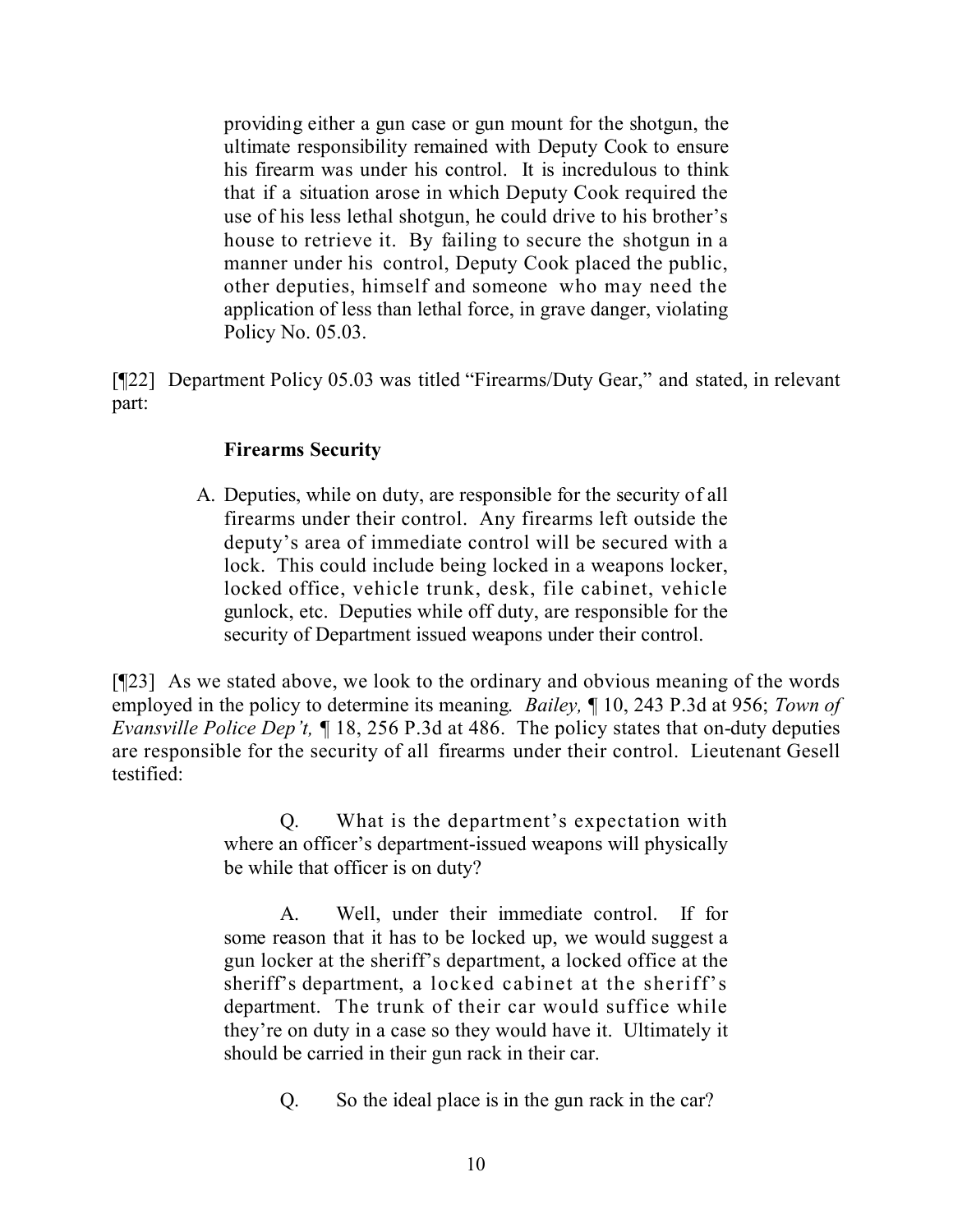A. Correct.

Q. So if I see a patrol officer on the streets, I could reasonably expect there to be shotgun in the rack in his vehicle?

A. If the department issues it, yes.

. . . . Q. So why is it -- I mean, he's -- I understand from [Deputy Cook's attorney] that Deputy Cook's going to testify the shotgun was, in fact, secure and that it was not accessible to other people. How does that impact his ability to serve in his role as a peace officer with it being at his brother's house?

A. When you are placed in a situation where we have to use a level of force, whether it be a low level of force or the ultimate level of force, meaning deadly force, you don't get time to call king's X and get a chance to run to your home to pick up a piece of equipment or someone else's home to pick up a piece of equipment. We don't have that luxury. We have to deal with what we have right then and there.

[¶24] The plain language of the policy does not support Lieutenant Gesell's interpretation. Policy 5.03 does not state that all weapons have to be within an officer's immediate control while he is on duty. It states that, while on duty, deputies "are responsible for the security of all firearms under their control." Department Policy 5.03. The policy specifically contemplates that a deputy will not always have immediate control of the weapon when it states: "Any firearms left outside the deputy's area of immediate control will be secured with a lock." *Id.* In addition, although Lieutenant Gesell testified, and the Sheriff agreed, that the policy was intended to require the shotgun to be readily available to the deputy, the policy does not state that.<sup>2</sup> The obvious purpose of the "Firearms Security" policy is to make sure that weapons are properly secured at all times.

[¶25] The undisputed facts establish that Deputy Cook's shotgun was secured in a gun locker at his brother's house. This arrangement fit within the clear meaning of the policy which required that, while outside of a deputy's immediate control, the weapon would be secured with a lock. One of the possible locations allowed by the policy was in a

 $\overline{a}$  $2^2$  Of course, the Sheriff's Department has the authority to adopt a policy to meet the unquestionably laudable goal of requiring deputies to keep their shotguns within their immediate control while on duty.